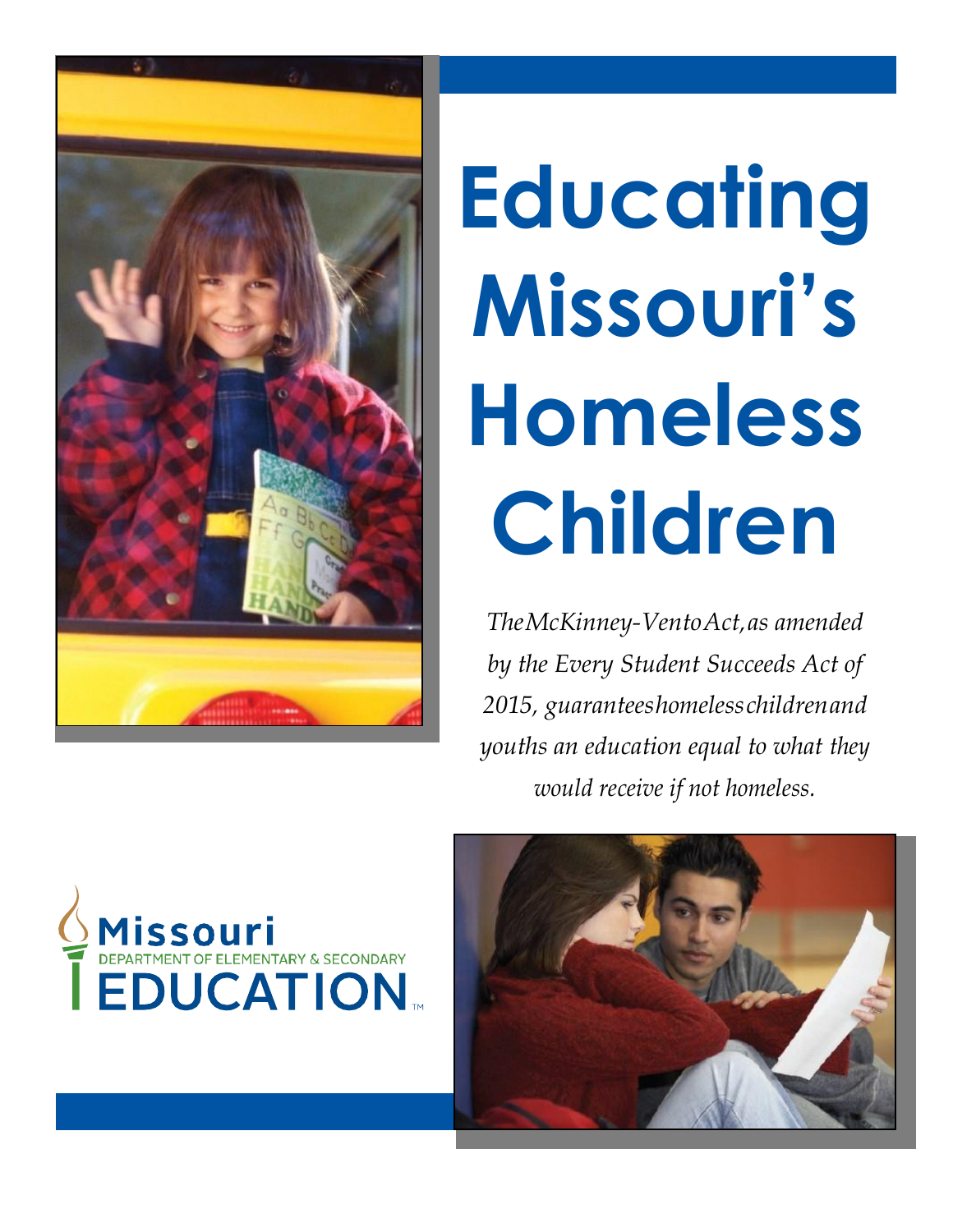*Adopted from theMcKinney-VentoHomelessAssistanceAct, Title VII, Subtitle B, Section 725(2) as amended by the Every Student Succeeds Act (ESSA) 2015*

The term *homeless children and youths are students*–

- who lack a fixed, regular and adequate nighttime residence,
- including:

1) children and youths who are sharing the housing of others due to a loss of housing, economic hardship or a similar reason; are living in motels, hotels, trailer parks or campgrounds due to a lack of alternative adequate accommodations; are living in emergency or transitional shelters; or are abandoned in hospitals;

2) children and youths who have a primary nighttime residence that is a public or private place not designed for, or ordinarily used as, regular sleeping accommodations for human beings;

3) children and youths who are living in cars, parks, public spaces, abandoned buildings, substandard housing, bus or train stations, or similar settings; and

4) migratory children who qualify as homeless because the children are living in circumstances described above.

If the residence is not fixed, regular and adequate, it is considered a homeless situation.



Under the McKinney-Vento Act, State educational agencies (SEAs) and local educational agencies (LEAs) must review and revise policies and procedures to remove barriers to a high-quality education for homeless children and youths.

Every SEA must have an Office of the State Coordinator to oversee implementation of the Act, and every LEA must designate a local liaison able to carry out their duties to ensure that homeless students are identified and have a full and equal opportunity to succeed in school.

The McKinney-Vento Act also requires that:

- homeless students who move have the right to remain in their schools of origin, (i.e., the school the student attended when permanently housed or in which the student was last enrolled, which includes preschools) if that is in the student's best interest;
- if it is in the student's best interest to change schools, homeless students must be immediately enrolled in a new school, even if they do have the records normally required for enrollment;
- transportation must be provided to or from a student's school of origin, at the request of a parent, guardian, or, in the case of an unaccompanied youth, the local liaison;
- homeless students must have access to all programs and services for which they are eligible, including special education services, preschool, school nutrition programs, language assistance for English learners, career and technical education, gifted and talented programs, magnet schools, charter schools, summer learning, online learning, and before- and after-school care;
- unaccompanied youths must be accorded specific protections, including immediate enrollment in school without proof of guardianship; and
- parents, guardians, and unaccompanied youths have the right to dispute an eligibility, school selection, or enrollment decision.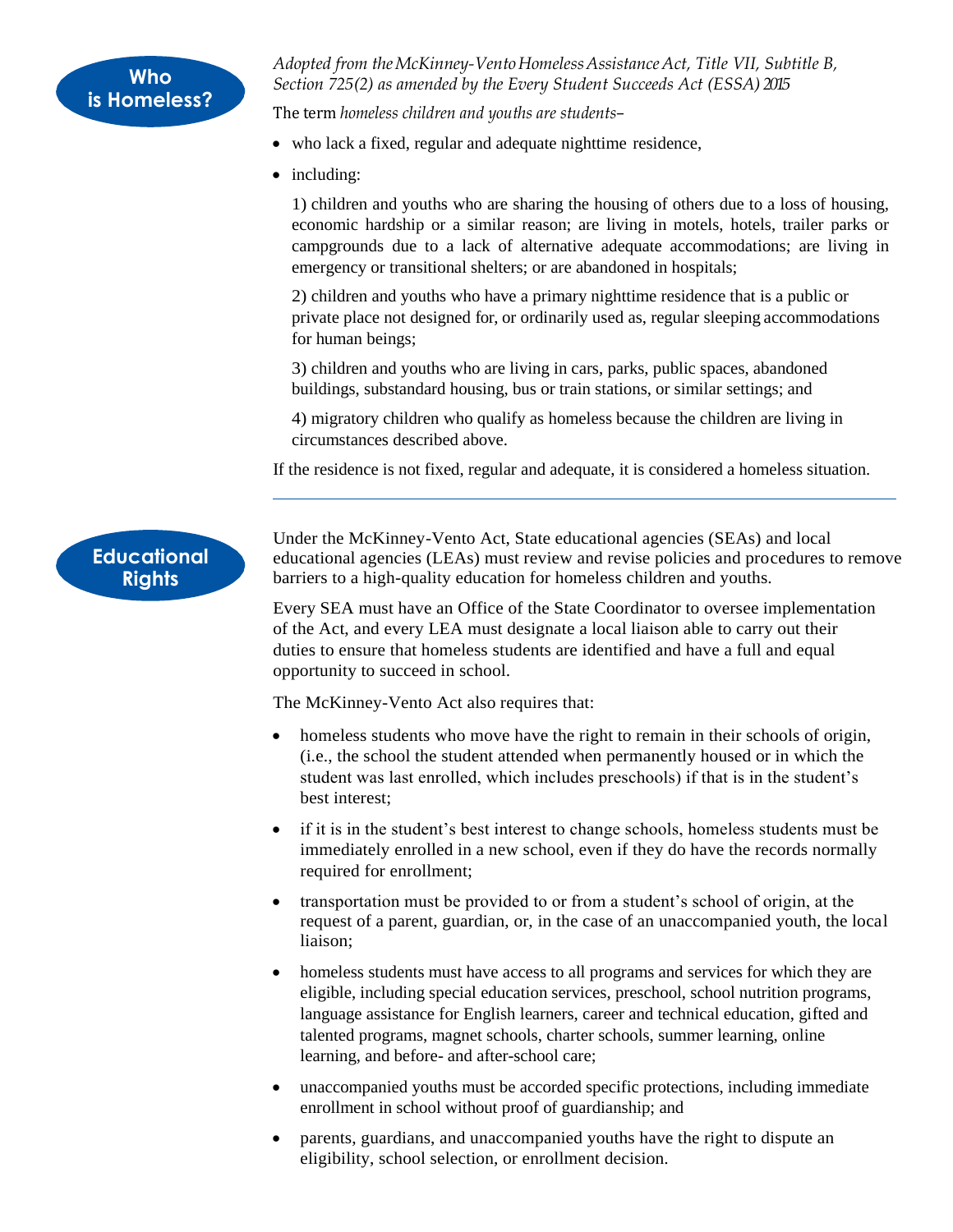Every LEA, whether or not it receives a McKinney-Vento subgrant, is required to designate a local liaison (Section  $722(g)(1)(J)(ii)$ ).

Homeless liaisons must ensure that:

- homeless children and youths are identified by school personnel through outreach and coordination activities with other entities and agencies;
- homeless children and youths are enroll in, and have a full and equal opportunity to succeed in, school or schools of the LEA;
- homeless families, children and youths receive educational services for which such families, children, and youths are eligible, including services through Head Start programs (including Early Head Start programs), early intervention services under Part C of the IDEA, and other preschool programs administered by the LEA;
- homeless families and homeless children and youths receive referrals to health, dental, mental health, and substance abuse services, housing services, and other appropriate services;
- parents or guardians of homeless children and youths are informed of educational and related opportunities available to their children and are provided with meaningful opportunities to participate in the education of their children;
- public notice of the educational rights of homeless students is disseminated in locations frequented by parents and guardians of such children and youths, and unaccompanied youths, including, schools, shelters, public libraries, and soup kitchens, in a manner and form understandable to the parents and guardians and unaccompanied youths;
- enrollment disputes are mediated in accordance with the requirements of the McKinney-Vento Act;
- parents and guardians and unaccompanied youths are fully informed of all transportation services, including transportation to and from the school of origin and are assisted in accessing transportation services;
- school personnel receive professional development and other support; and
- unaccompanied youths are enrolled in school, have opportunities to meet the same challenging State academic standards as the State establishes for other children and youths, are informed of their status as independent students under section 480 of the Higher Education Act of 1965 (HEA) (20U.S.C. 1087vv), and their right to receive verification of this status from the local liaison.

**School of Best Interest** Homeless children and youths frequently move, and maintaining a stable school environment is critical to their success in school. To ensure this stability, LEAs must make school placement determinations on the basis of the "best interest" of the homeless child or youth based on student-centered factors. (Section 722(g)(3)(B)).

Using this standard, an LEA must–

- (a) Continue the child's or youth's education in the school of origin for the duration of homelessness when a family becomes homeless between academic years or during an academic year; and for the remainder of the academic year even if the child or youth becomes permanently housed during an academic year; **or**
- (b) Enroll the child or youth in any public school that non-homeless students who live in the attendance area in which the child or youth is actually living are eligible to attend.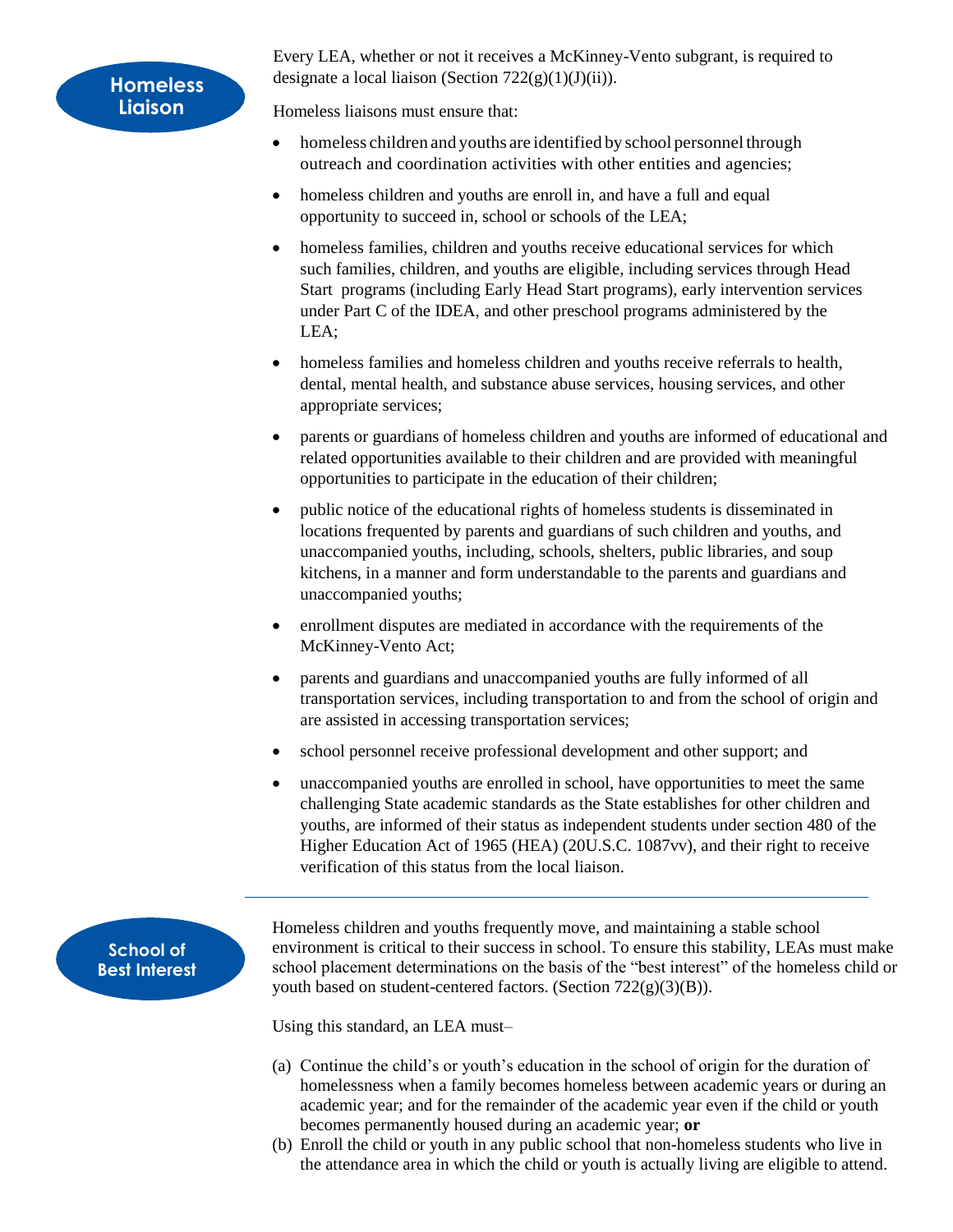

The school of origin is the school the student attended when permanently housed or the school in which the student was last enrolled. The school of residency is the school that serves the area where the child or youth is currently physically dwelling. For example, this could include the school that serves the community where a homeless shelter is located or where a child or youth is doubling-up with friends or relatives.

When determining a child's or youth's best interest, an LEA must consider studentcentered factors, including factors related to the impact of mobility on achievement, education, health, and safety of homeless children and youths, giving priority to the request of the child's or youth's parent or guardian or (in the case of an unaccompanied youth) the youth. (Section  $722(g)(3)(B)(ii)$ ). We encourage an LEA to also consider the school placement of siblings when making this determination.

If a school district believes it is in a child's or youth's best interest to enroll in a school other than the school of origin or the school of choice, the district must provide a written explanation of its decision to the parent, guardian or unaccompanied youth along with a statement regarding the right to appeal the placement decision.

### **Enrollment**

LEAs have an ongoing obligation to remove barriers to the enrollment and retention of homeless children and youths. (Section 721(2), 722(g)(1)(I)). The McKinney-Vento Act requires the immediate enrollment of homeless children and youths even if a child or youth is unable to produce the records normally required for enrollment, such as previous academic records, immunization and medical records, proof of residency, birth certificate, or other documentation, has missed application or enrollment deadlines during a period of homelessness, or has outstanding fees. (Sections  $722(g)(3)(C)(i)$ ,  $722(g)(1)(H)$ ).

Upon enrollment, it is the responsibility of the school district's homeless liaison to ensure that documentation normally required for enrollment is gathered and submitted in a timely manner. (Section  $722(g)(3)(C)(ii)$ ). In addition, an LEA should ensure that homeless students are attending classes and participating fully in school activities immediately upon the student being identified as eligible for McKinney-Vento rights and services**.**

### **Factors for Selection**

Local liaisons can play an instrumental role in assisting homeless parents, guardians, and unaccompanied youth in selecting the school that will best meet the student's needs. The local liaison should:

- ensure that homeless parents, guardians, and unaccompanied youth understand the school selection options;
- reinforce the importance of school stability and educational continuity; and
- discuss with the homeless parents, guardians, and unaccompanied youth their unique circumstances, and assist them

Factors for school selection include:

- special needs for the homeless child.
- how do the programs and activities at the local school compare to those at the school of origin.
- how strong is the child or youth academically.
- continuity of instruction.
- length of stay in the homeless family's new location.
- distance and time needed to transport the child to and from school.
- are there any safety issues to consider.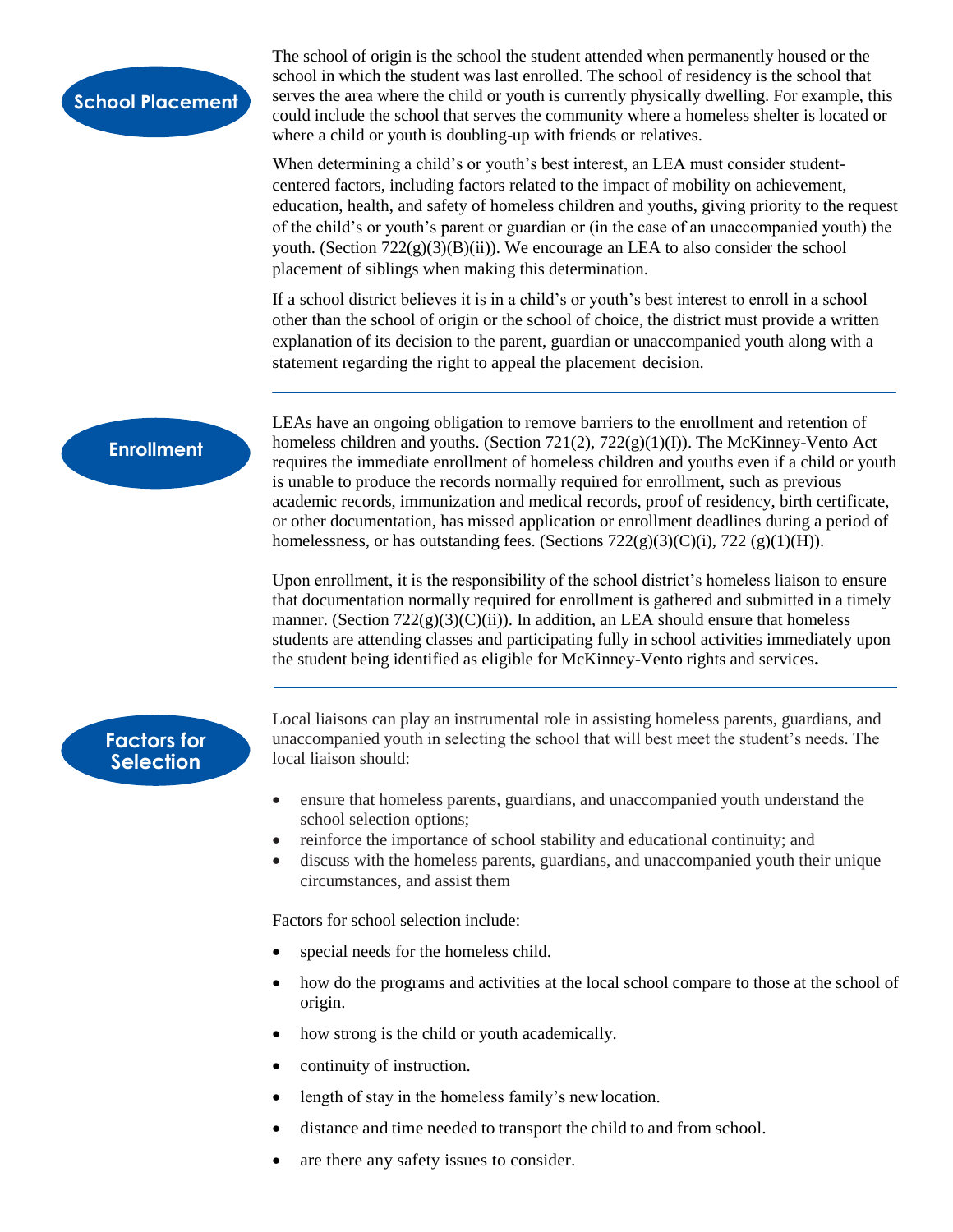# **Transportation**

SEAs and LEAs are responsible for reviewing and revising policies, including transportation policies that may act as barriers to the identification, enrollment, attendance, or success in school of homeless children and youths in the State. (Sections 721(2),  $722(g)(1)(I)$ ). Under the McKinney-Vento Act, homeless children and youths are entitled to receive transportation that is comparable to what is available to non-homeless students. (Section  $722(g)(4)(A)$ ).

In addition, SEAs and LEAs must adopt policies and practices to ensure that transportation is provided, at the request of the parent or guardian (Section  $722(g)(1)(J)(iii)$  (or, in the case of an unaccompanied youth, the liaison), to or from the school of origin in accordance with the following requirements:

- If the child or youth continues to live in the area served by the LEA in which the school of origin is located, that LEA must provide or arrange for the child's or youth's transportation to or from the school of origin. (Section  $722(g)(1)(J)(iii)(I)$ ).
- If the child or youth continues his or her education in the school of origin but begins living in an area served by another LEA, the LEA of origin and the LEA in which the homeless child or youth is living must agree upon a method to apportion the responsibility and costs for providing the child or youth with transportation to and from the school of origin. If the LEAs cannot agree upon a method, the responsibility and costs for transportation are to be shared equally. (Section  $722(g)(1)(J)(iii)(II)$ ).

LEAs must provide transportation to students in homeless situations during the resolution of any pending disputes. While disputes over enrollment, school placement or transportation arrangements are being resolved, a student must be transported to the parents' or unaccompanied youth's school of choice. (Section 722(g)(3)(E)(i)). Interdistrict transportation disputes should be resolved at the SEA level. (Section  $722(g)(1)(C)$ ).

LEAs must continue to provide transportation to and from the school of origin to formerly homeless students who have become permanently housed for the remainder of the academic year during which the child or youth becomes permanently housed. (Section  $722(g)(3)(A)(II)$ ).

## **Dispute Resolution**

If a dispute arises over eligibility, school selection, or enrollment, the LEA must immediately enroll the homeless student in the school in which enrollment is sought, pending final resolution of the dispute, including all available appeals. (Section  $722(g)(3)(E)(i)).$ 

The dispute resolution policy should also consider that the statutory definition of "enroll" and "enrollment" includes attending classes and participating fully in school activities. (See section 725(1)). Therefore, dispute resolution procedures at the LEA and SEA level should address barriers to attending classes and fully participating in school activities. Inter-district enrollment disputes should be resolved at the SEA level.

Homeless families and youths may be unaware of their right to challenge placement and enrollment decisions. Therefore, the LEA must provide the parent, guardian, or unaccompanied youth with a written explanation of any decisions related to school selection or enrollment made by the school, the LEA, or the SEA involved, along with a written explanation of the appeal rights. (Section  $722(g)(3)(E)(ii)$ ). The LEA must refer the unaccompanied youth, parent, or guardian to the local liaison, who must carry out the dispute resolution process established by the SEA as expeditiously as possible. (Section  $722(g)(3)(B)(iii)$ ). The local liaison should assist the child and family in preparing the appeal and should make the resources of the school (e.g., copying, mailing, or obtaining records) available to the parent, guardian, or unaccompanied youth.